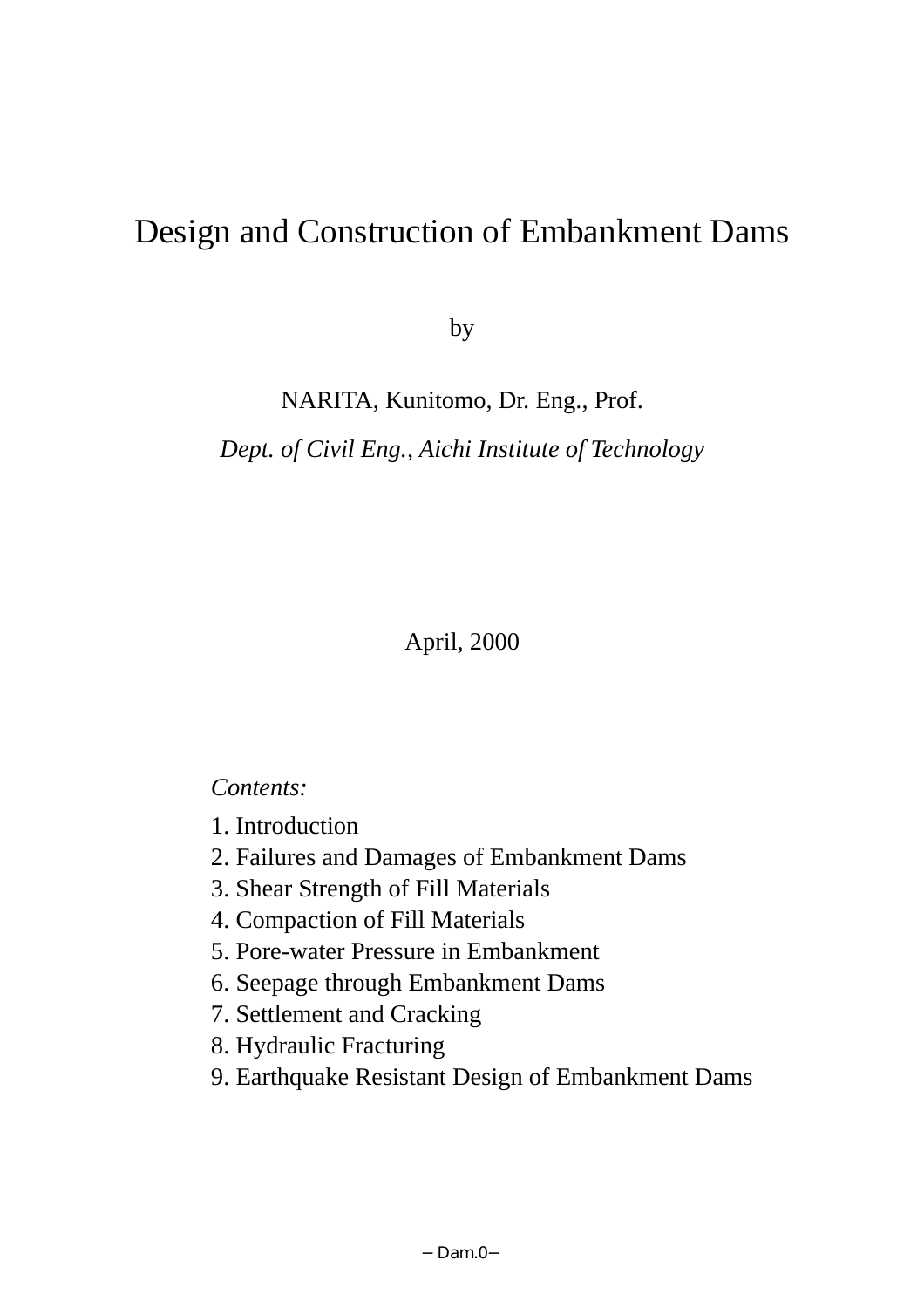# 1. INTRODUCTION

#### 1.1 Preface

Dams, which are constructed of earth and rock materials, are generally referred to as embankment dams or fill-type dams. The history of construction of embankment dams is much older than that of concrete dams. It is evident that some earth dams were constructed about 3,000 years ago in the cradles of ancient cultures such as east countries.

 According to the standard manual provided by the International Commission on Large Dams (ICOLD), in which about 63 member countries are now associated, dams with the height of more than 15m are referred to as "high dams". About 14,000 high dams have been registered up to the present, and more than 70 percent of them are embankment dams. A recent report on the construction of high dams has also noted that among about 1,000 of high dams constructed in recent two years, just about 20 percent are concrete dams and remaining 80 percent are embankment dams.

It is thus readily recognized that construction of embankment dams is a recent world-wide trend in place of concrete dams. Two major distinct features and advantages are noticed for the construction of embankment dams.

1. Rigorous conditions are not required for the dam foundation, while hard and sound rock foundation is necessary for concrete dams. Embankment dams can be constructed even on the alluvial deposit and pervious foundations.

2. Construction of embankment dams has an economical advantage; i.e., the dam project can be planned in the outskirts of city area because of the merit mentioned above, and construction materials are principally to be supplied near the dam site.

 In this brief note, several important issues associated with the design and construction of embankment dams, which engineers often encounter in the dam project, are summarized, and some discussions are given on them by introducing recent development of design procedures and construction technology.

# 1.2 Types of Embankment Dams

Embankment dams are classified into two main categories by types of soil mainly used as construction materials, such as earthfill dams and rockfill dams. The latter ones further can be classified into a few groups by configurations of dam sections, as one with a centrally located core, one with an inclined core and one with a facing, as shown in Fig.1.1. The main body of rockfill dams, which should have a structural resistance against failure, consists of rockfill shell and transition zones, and core and facing zones have a role to minimize leakage through embankment. Filter zone should be provided in any type of rockfill dams to prevent loss of soil particles by erosion due to seepage flow through embankment. In earthfill dams, on the other hand, the dam body is the only one which should have both structural and seepage resistance against failure with a provided drainage facilities.

The dam type in a project is determined by considering various factors associated with topography and geology of the dam site, and quality and quantity of construction materials available. The inclined core is adopted instead of the center core, for instance, in cases where the dam foundation has a steep inclination along the river, where a blanket zone is provided in the pervious foundation to be connected with the impervious core zone, and where different construction processes are available for the placement of core and rockfill materials.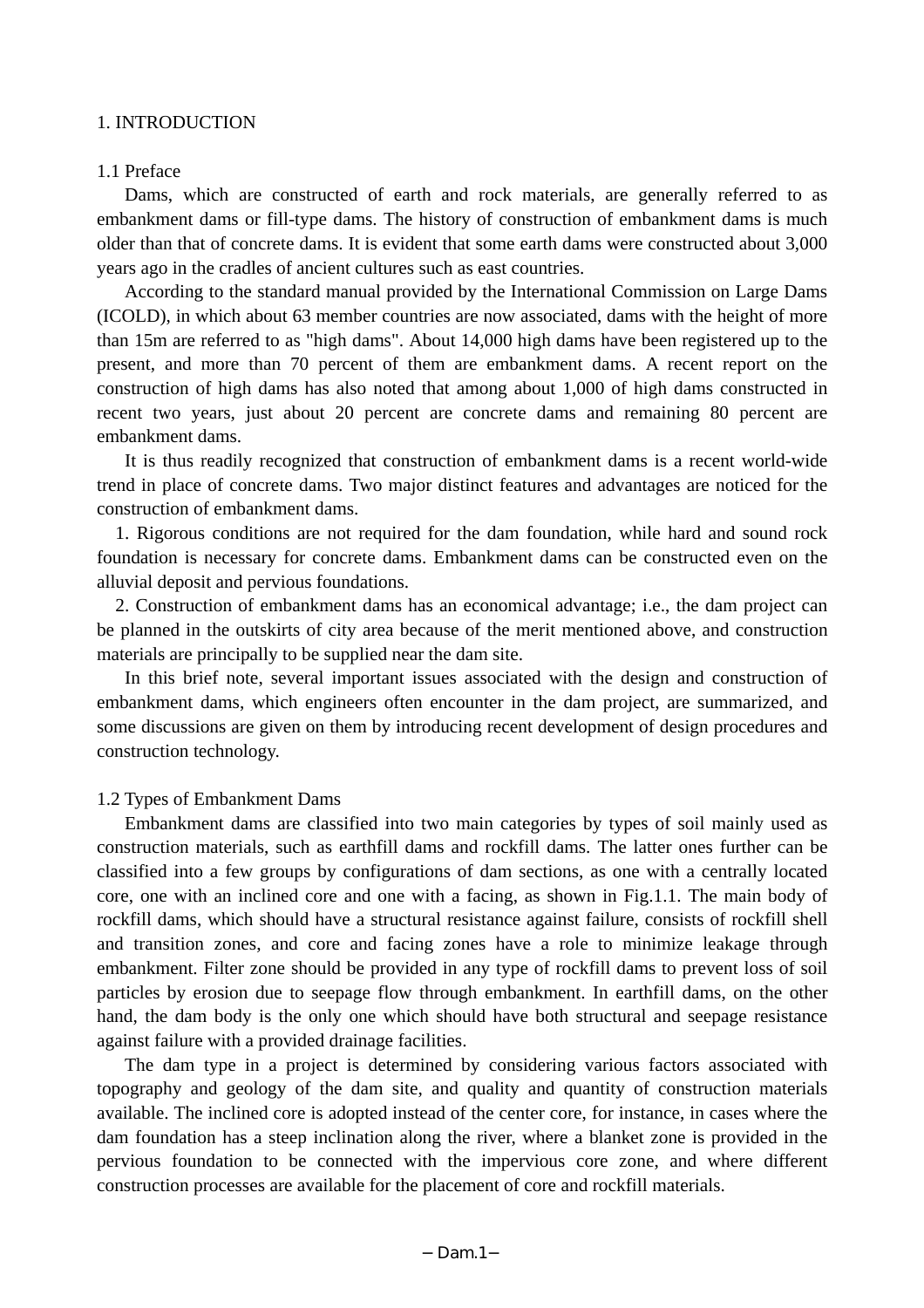| Key Words: rockfill, transition  pervious zone, to have structural strength |
|-----------------------------------------------------------------------------|
|                                                                             |
|                                                                             |
|                                                                             |
| (to dissipate pore water pressure)                                          |
| core trench, grouting  to keep water tight in the foundation                |
|                                                                             |



(b) Rockfill Dam with a Centrally Located Core



(c) Rockfill Dam with an Inclined Core



(d) Rockfill Dam with a Facing



*Fig.1.1 Earth and Rockfill Dams*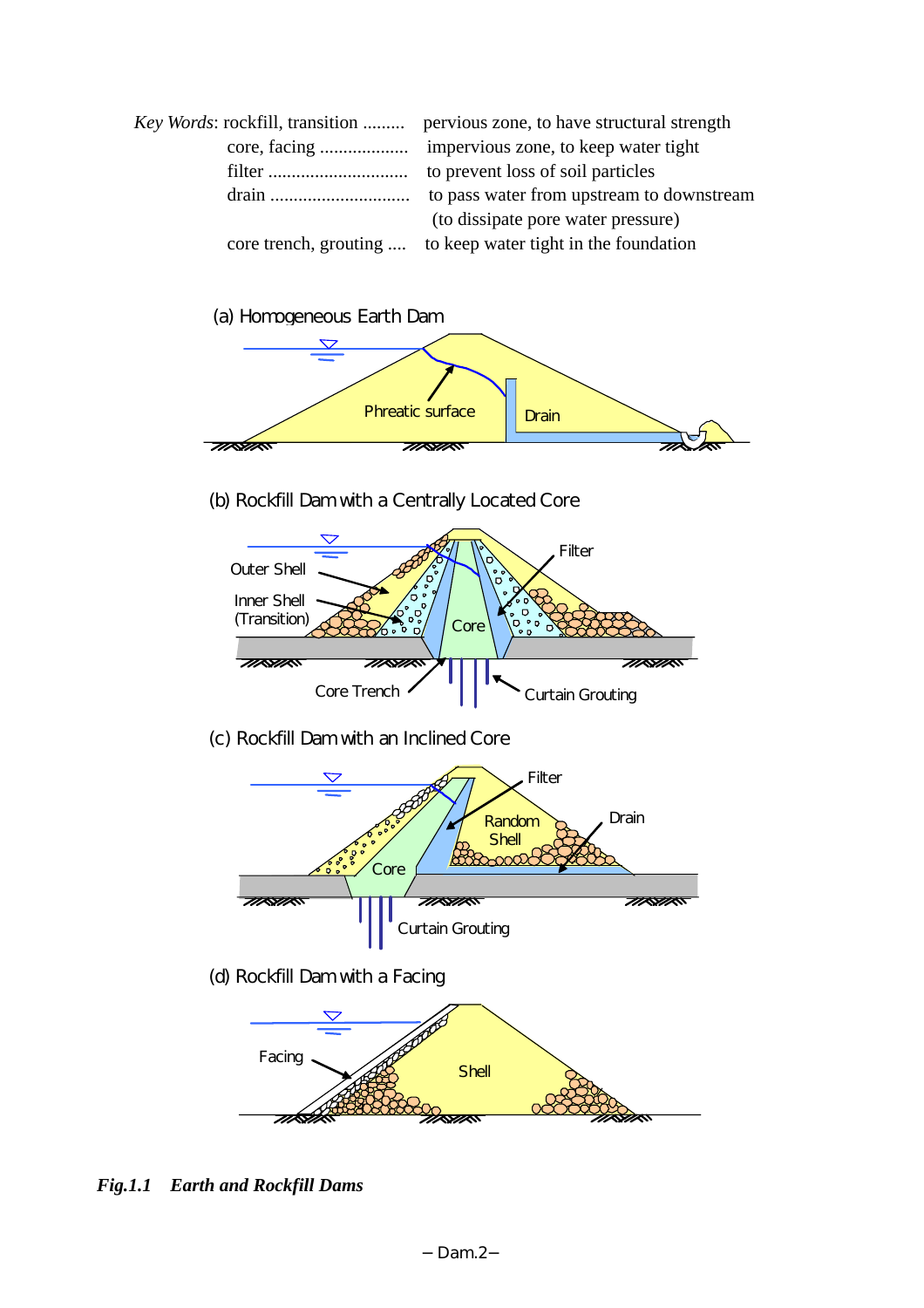# 1.3 Investigation, Design and Construction

 There are three main steps of working in a dam project: i.e., investigation, design and construction. Individual works in these three steps are summarized as listed in Table.1.1 with key words associated with them.

# *Table.1.1 Key Words Associated with Investigation, Design and Construction*

# 1.**Investigation**

- #*Site Investigation*: Check of dam planning for appropriate purposes
	- /Meteorological and hydrological surveys
	- /Topographical and geological investigations
	- (landform, terrace, geological time, outcrop, lithofacies, folding, fault, discontinuity, erosion, weathering, sedimentation, stratum)
- #*Foundation Survey*: Check of required conditions for a base foundation /Geophysical exploration (seismic prospecting, electrical prospecting, ...) /Boring exploration (core drilling, sampling, sounding), /Test pitting /In-situ testing (permeability, grouting, bearing capacity, compressibility)
	- /Rock classification
- #*Fill Materials*: Check of required quality and quantity of materials /Geological survey (stratum, volume)
	- /Laboratory testing (shear strength, compressibility, compaction, permeability,...)
	- /In-situ testing (roller compaction, density log, field permeability, sampling)

# 2.**Design**

- #*Stability of Dam Body*
	- /Stability against sliding failure of embankment
	- (evaluation of pore-water pressure during and after construction,
	- shear strength and deformation characteristics of fill materials)
	- /Seismic stability
	- (seismic coefficient method, liquefaction, dynamic deformation characteristics, dynamic response analysis, earthquake resistant design)
	- /Stability at the contact face of dam body and base foundation
	- (contact clay, compaction, relative displacement, arching, cracking)
- #*Seepage Through Embankment and Foundation*
	- /Seepage analysis (discharge, pore-water pressure, leakage through foundation,
		- critical velocity, piping, critical hydraulic gradient, hydraulic fracture)
- #*Foundation Treatment*
	- /Stability (counterweight fill, relief well, inspection gallery)
	- /Seepage (drainage facilities, grouting, blanket)

# 3.**Construction**

#*Planning for Construction*

/Construction equipment (roller, carrier, bulldozer, ...)

/Foundation treatment (grouting, drainage)

/Placement (execution management, field and laboratory testing)

/Observation (pore-water pressure, settlement, earth pressure, deformation) #*Maintenance and Repair*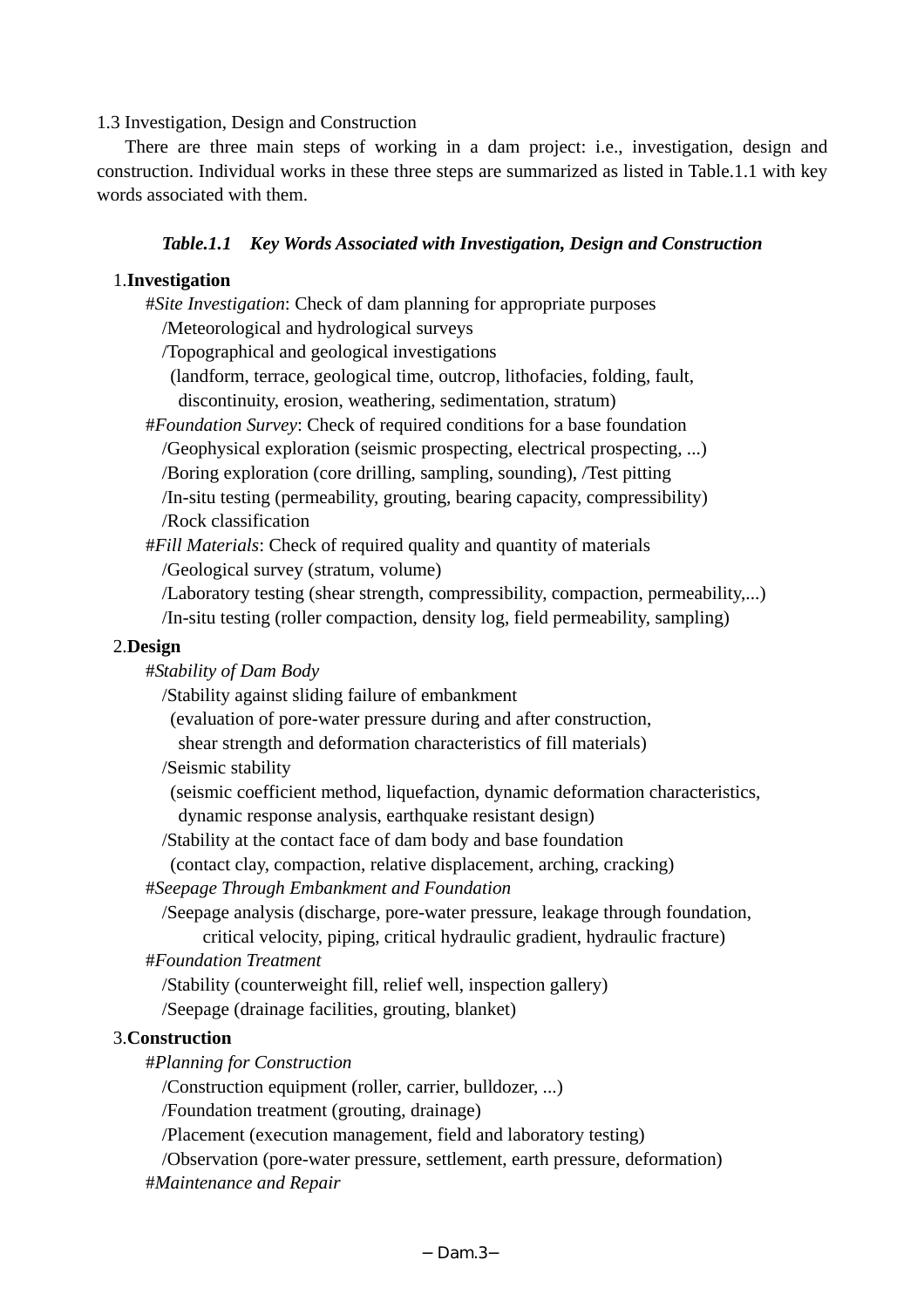# 2. FAILURES AND DAMAGES OF EMBANKMENT DAMS

# 2.1 Preface

Most of catastrophic failures of embankment dams causes by overtopping of the reservoir water due to flooding or loss of free board. Despite embankment dams should not be designed to withstand erosive action of water flow over the crest, case histories reveal that inadequate capacity of spillway, that is, insufficient estimation of the amount of flooding has often led to the failure of the embankment due to overtopping. Failures of this type, however, can not be a decisive defect of embankment dams, because the accumulation of available accurate data of hydrology and the improvement of design method can readily settle the problem. This issue is therefore out of scope in this paper.

Other main factors to cause embankment failures are hydraulic erosion, high pore-water pressure, earthquake forces and so forth. More than 50 percent of embankment failures are above all due to hydraulic erosion, and remaining each several percent is caused by other respective factors. Several typical patterns of failures and damages of embankment dams and their foundations are illustrated in Table.2.1 and Fig.2.1.

| <b>During Construction</b> | Pore water pressure built-up during construction<br>a)<br>Reduction of shear strength due to thixotropical property<br>b)                                                                                                                                    |
|----------------------------|--------------------------------------------------------------------------------------------------------------------------------------------------------------------------------------------------------------------------------------------------------------|
| <b>After Construction</b>  | Hydraulic fracturing / Internal erosion / Piping<br>a)<br>Excess hydrostatic pressure due to rapid draw down<br>b)<br>Reduction in shear strength / Weathering, swelling of compacted soil<br>C)<br>Settlement and cracking<br>d)<br>Earthquake forces<br>e) |

# *Table.2.1 Failure Causes of Embankment Dams*



*Fig.2.1 Damages in Embankment and Foundation* 

**Liquefaction**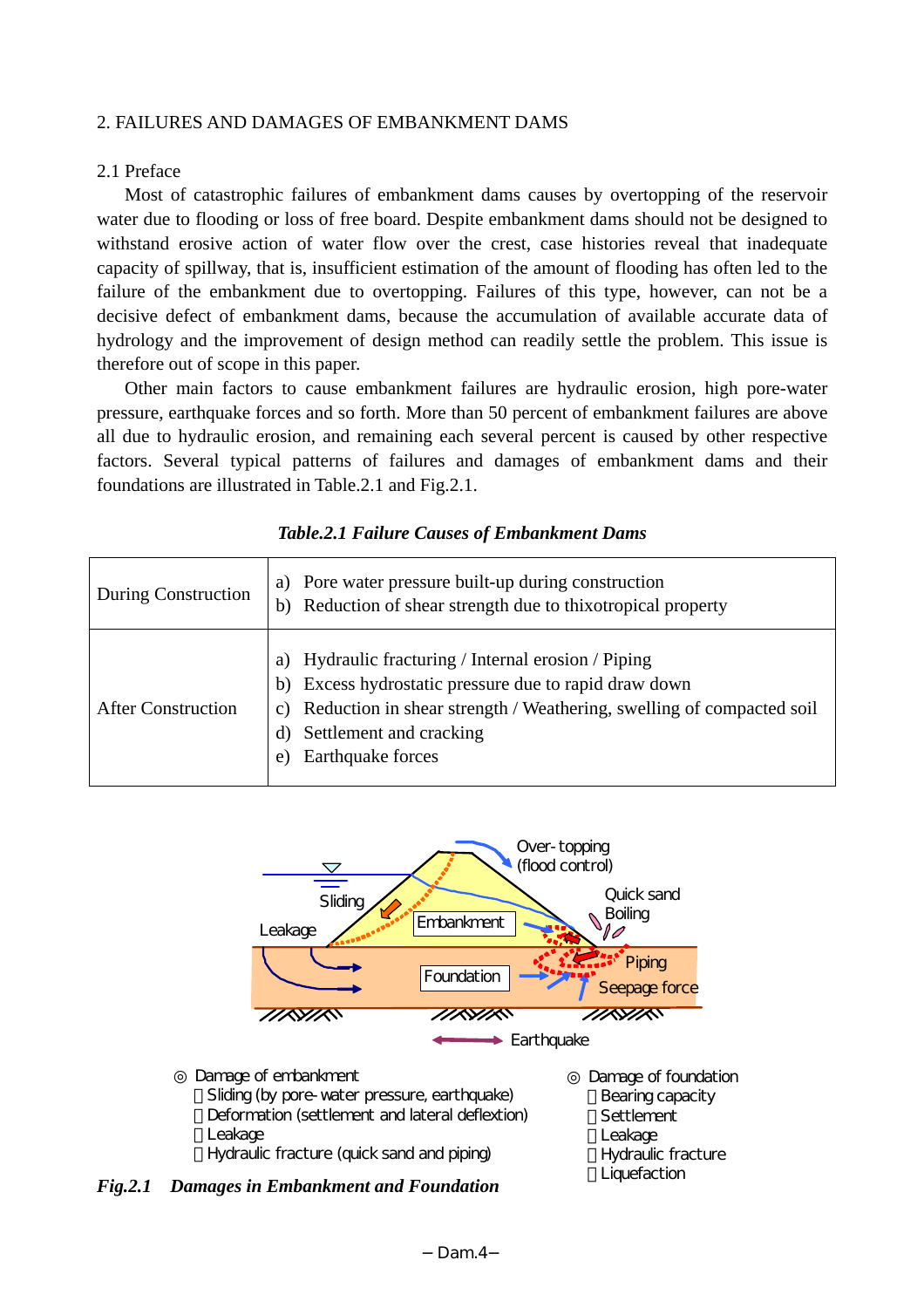# 2.2 Sliding due to Pore-Water Pressure

An excessive and abrupt increase of pore-water pressure, such as the one built-up during construction and the residual one due to rapid drawdown of the reservoir, may cause sliding failures in embankment. In Fig.2.2, relatively high pore-water pressure was built-up in an earth dam, which led to a sliding failure during construction. In Fig.2.3, distribution of pore-water pressure at a usual stationary flow has changed during rapid drawdown, which caused a high excess pore-water pressure in the upstream part of the embankment.



*Fig.2.2 Sliding Failure During Construction* 



*Fig.2.3 Excee Pore-Water Pressure due to Rapid Drawdown*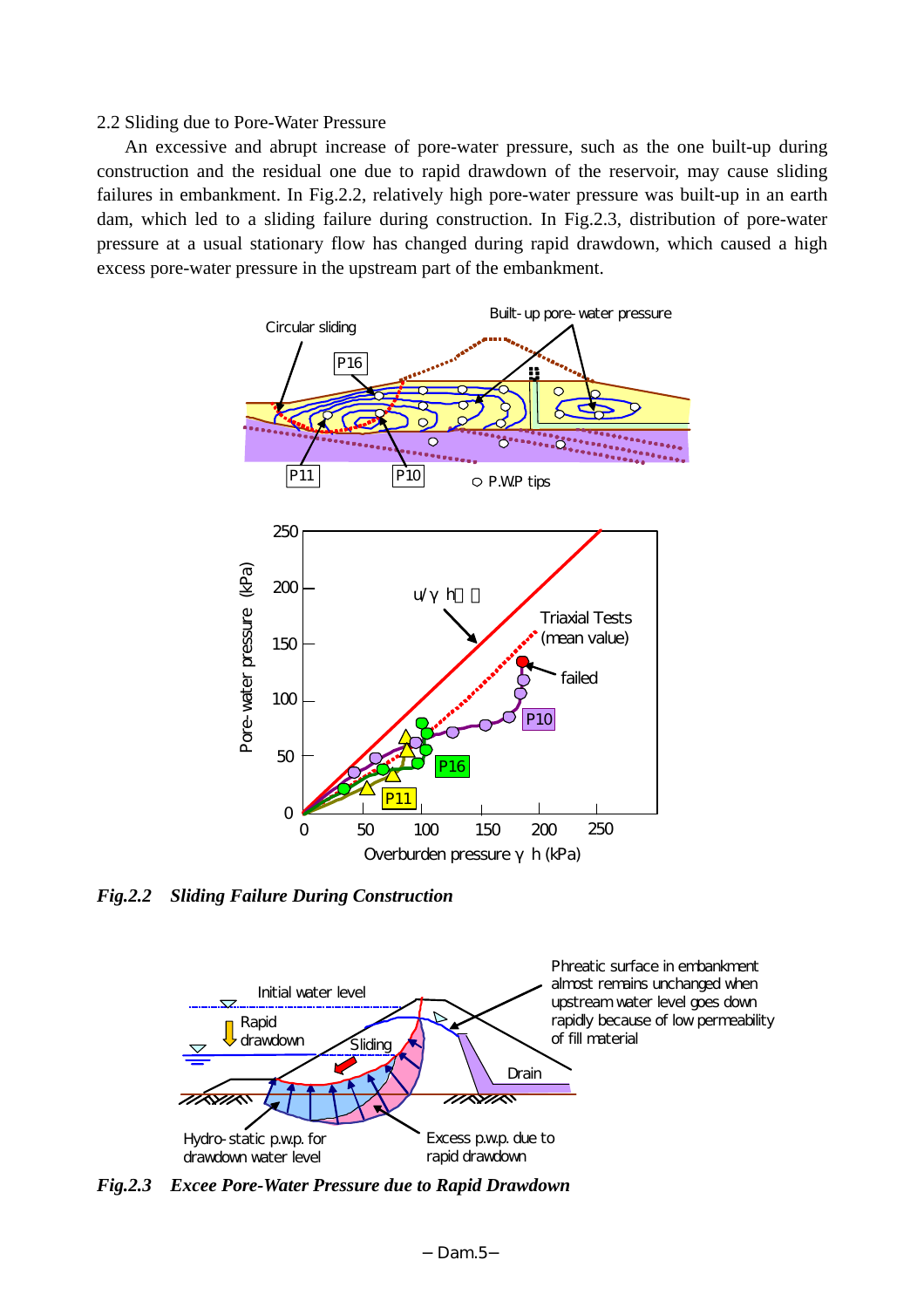## 2.3 Seepage Failure (Hydraulic Fracture)

When water flows passing through soil in an embankment and foundation, seepage forces act on soil particles due to its viscosity. If seepage forces acting in the soil are large enough as compared to the resisting forces based on the effective earth pressure, erosion by quick sand takes place by washing soil particles away from the surface, and piping successively develops as erosion gradually progresses.

In Fig.2.4(a), one of actions of seepage through pervious foundation is demonstrated, in which the uplift pressure acting on the impervious foundation causes heaving near the toe of the embankment. Hydraulic fracturing, quick sand and piping, can readily occur around the downstream toe when the hydraulic gradient increases with the concentration of flow lines, and the reduction in effective stresses is inevitable in the ground due to the action of the upward seepage forces, as illustrated in Fig.2.4(b).

In an actual dam design, adequate drainage facilities such as filter zones and drains are provided in the interior of the embankment, and piping failures as stated above would not be expected to occur in ordinary situations. One of unusual situations to be considered is the generation of interior cracks in the impervious zone and foundation, which is mainly caused by differential settlements during and after construction, as described in the following.



*Fig.2.4 Seepage Through Foundation and Hydraulic Fracturing* 

#### 2.4 Differential Settlement, Deformation and Cracking

Many types of differential settlement and associated severe deformation such as open cracks appear in both dam body and base foundation, due to compressibility of fill materials and foundation soils and/or their relative rigidity. Fig.2.5 shows several patterns of differential settlement and open cracks which dam engineers often encounter in the field.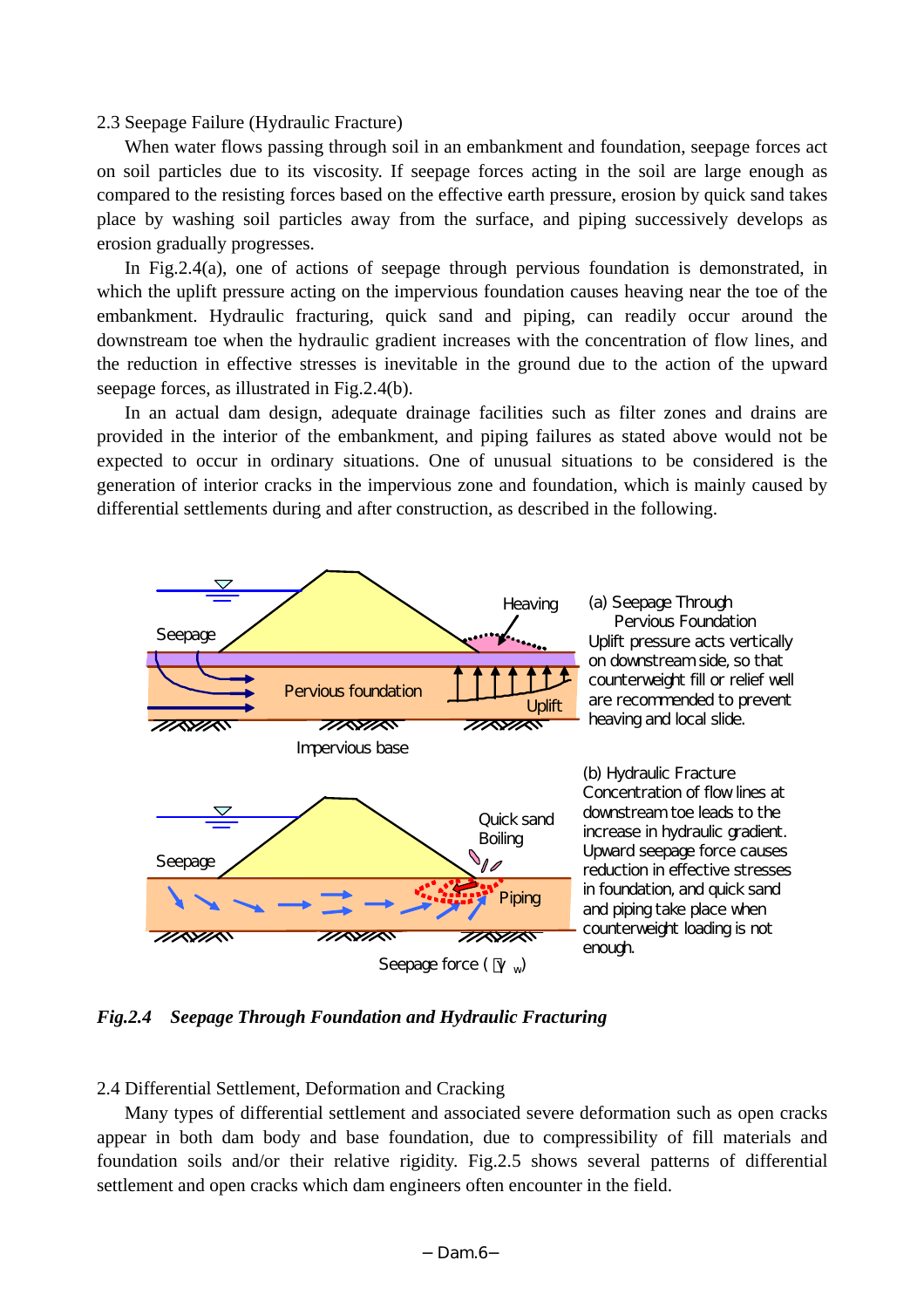

*Fig.2.5 Differential Settlement and Cracking* 

# 2.5 Earthquake Damage

 Embankment failures due to earthquake excitation can be classified into two groups. One is damages caused by liquefaction or softening of sand foundation and the other is sliding and cracking of embankment body resting on hard foundation. In the former case, high excess pore-water pressure is generated during earthquake by the application of cyclic shear stresses, and large deformation as well as vertical displacement develops in the foundation. These deformations generally lead to catastrophic damages due to overtopping, as shown in Fig.2.6.

According to the investigation reports on earthquake damages of actual embankment dams and also to the experimental studies through large scale shaking table tests on the dynamic response of earth and rockfill dams, embankment failures caused by strong excitation are classified into several patterns in their mechanism. Three distinct patterns of embankment failures due to earthquake excitation are schematically illustrated in Fig.2.7, for different types of embankment configuration.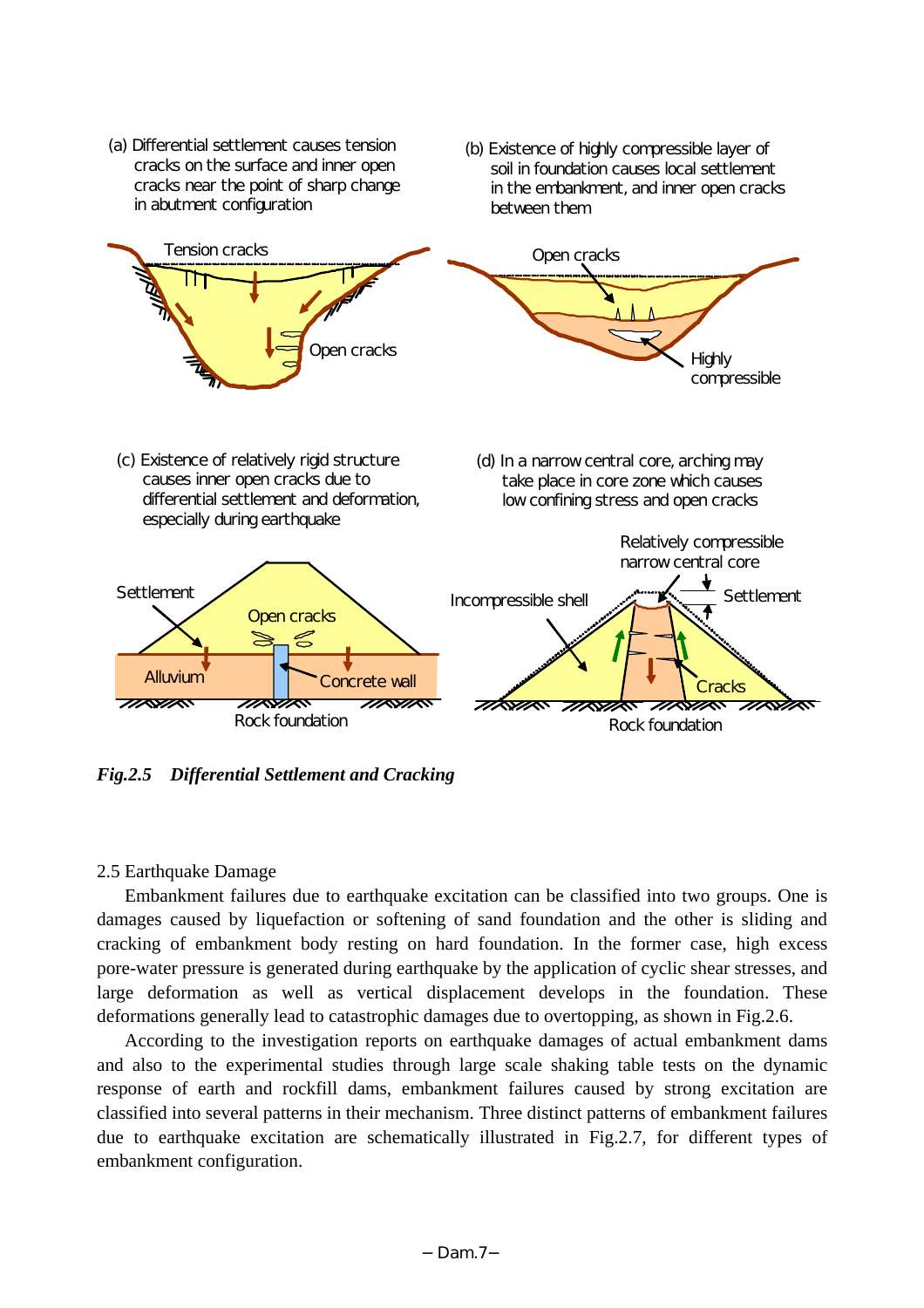

*Fig.2.6 Embankment Failure due to Liquefaction of Foundation* 



*Fig.2.7 Failure Patterns of Embankments on Hard Foundation*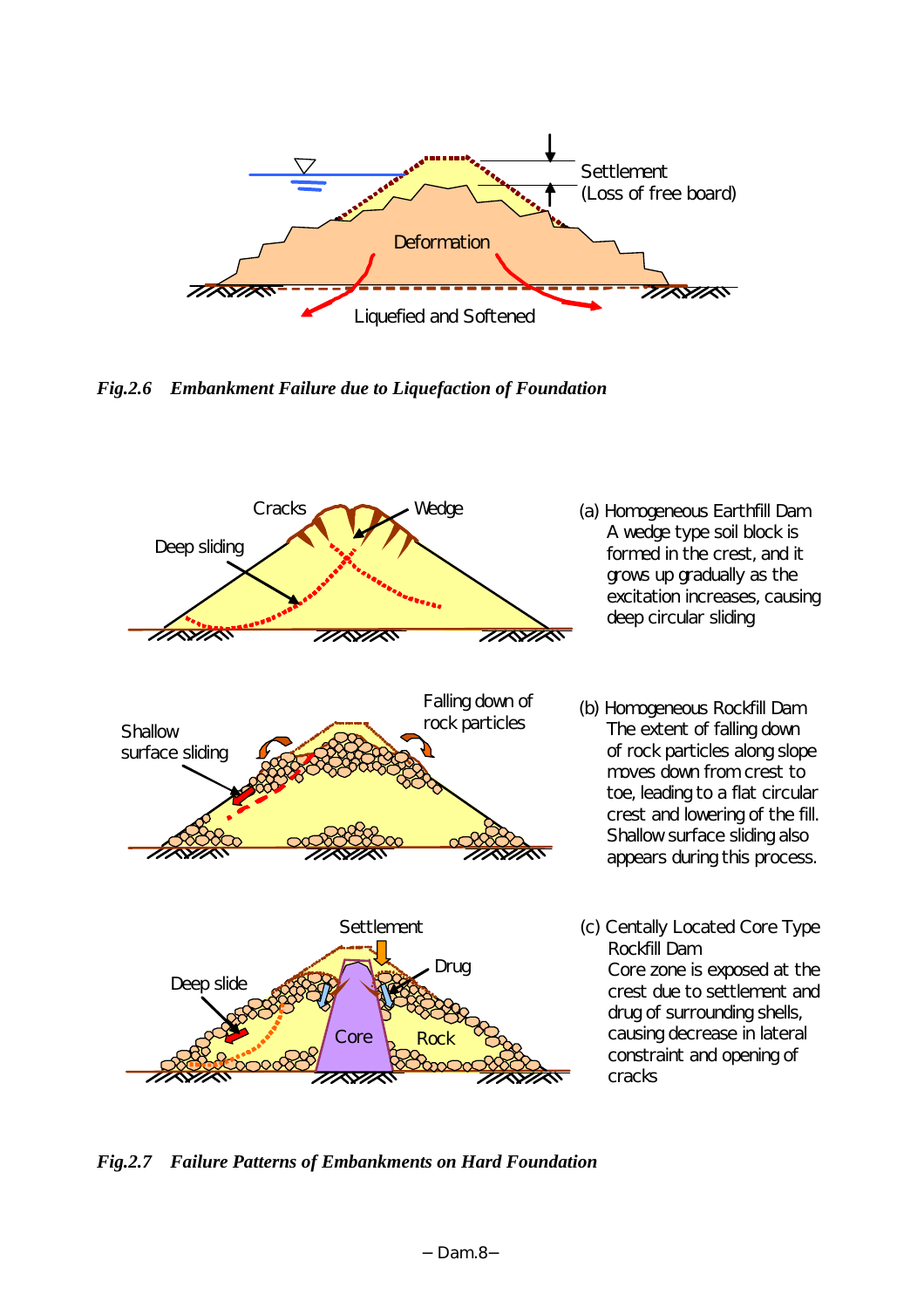# 3. SHEAR STRENGTH OF FILL MATERIALS

# 3.1 Preface

In the design of embankment dams, stability analysis of slopes is usually conducted for the following four typical situations.

1) analysis of the up- and downstream slopes immediately after the end of construction

- 2) analysis of the upstream slope at the first filling of the reservoir, for water level at about half of the full water level
- 3) analysis of the upstream slope during rapid drawdown of the reservoir water
- 4) analysis of the up- and downstream slopes when earthquake takes place at the full and an intermediate level of the reservoir water

In general, two types of stability analysis are performed according to the situation under consideration. One is the total stress analysis which is useful for the cases 1) and 2), and the other is the effective stress analysis which is applicable for the cases 3) and 4) mentioned above.

# 3.2 Total Stress Analysis

In the total stress analysis, undrained shear strength parameters  $c_u$  and  $u$  are generally used for the failure criterion. For partially saturated soils, because the degree of saturation of soil specimen changes due to the change in the confining pressure  $\theta$  applied in the tests, both parameters  $c_u$  and  $u$  are expressed as functions of  $v_0$ , as shown in Fig.3.1. The shear strength

 $f$  is therefore given by the following equation.



Gradient of strength envelop decreases as confining pressure increases because of the increase in the degree of saturation of soil sample Because strength envelop has a curvature, c and are determined for an appropriate confining pressure in the desired stress range

#### Saturated Soils:

Undrained shear strength becomes constant for saturated soils Total stress analysis is then called as u=0 analysis

The value of cu varies depending on the consolidation pressure p applied on the specimen

*Fig.3.1 Shear Strength in Total Stress Analysis*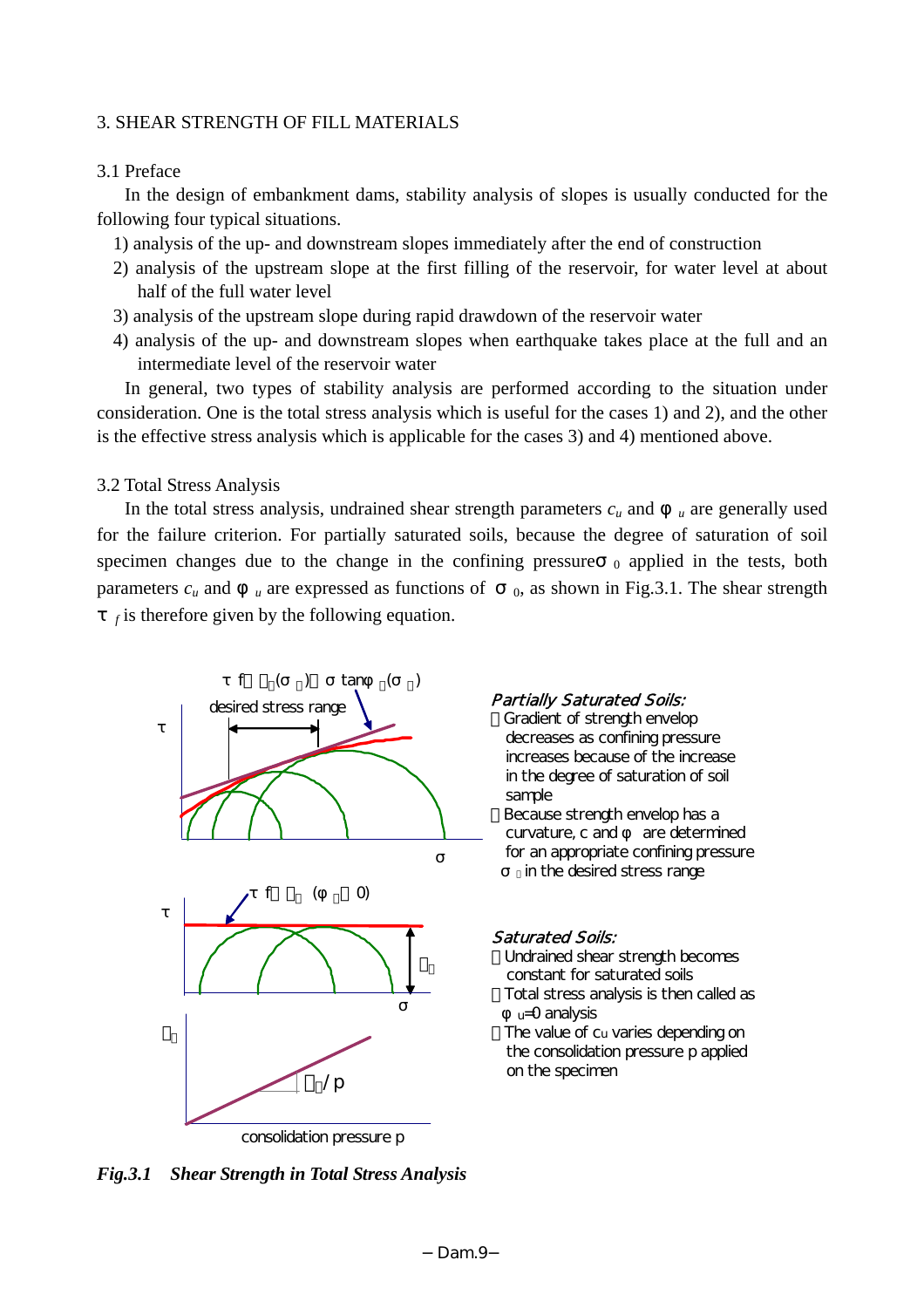$f = u(-0) + \tan u(-0)$  ......(3.1)

Parameters  $c_u$  and  $u$  to be used in the design are usually determined for a desired stress range of  $\alpha$  in the construction field. For saturated soils, because  $\alpha$  vanishes in undrained strength tests, the shear strength  $f$  is represented as

$$
f^= \qquad u \qquad \qquad \qquad \qquad \qquad \qquad \ldots \qquad \qquad (3.2)
$$

The undrained strength *u* of clay is directly dependent on the initial structure (void ratio) after sedimentation, which in turn is affected by the consolidation pressure *p* in the ground. The increasing rate of  $\mu$  to the effective pressure p is almost proportional, and the value of the ratio

 $\mu$ /*p* becomes to be around 1/3 in normally consolidated clays.

Shear strength tests on compacted fill materials reveal that the strength envelop consists of a combination of two straight lines, as shown in Fig.3.2. This is due to the fact that compacted soils more or less can have high skeleton strength composed by suction effects and the strength becomes greater than that of normally consolidated state under a confining pressure lower than the pre-compression stress  $p_c$ . For practical purposes and for a safe-side design, however, the straight line ABC is usually used in the design to determine  $c<sub>u</sub>$  and



# Compacted Fill Materials:

 Compacted soils show higher strength A'B than that in normally consolidated sate AB under lower confining pressure than the pre-compression stress pc. Pre-compression effects vanish due to wetting of soil, so that  $c$  and to be used in the design are determined by AB for practical safe-side design.

*Fig.3.2 Pre-compression Effect of Compacted Fill Materials* 

# 3.3 Effective Stress Analysis

In the effective stress analysis, the failure criterion is represented in terms of effective stresses by the expression:

$$
f =
$$
 '+ 'tan ' = ' + ( )tan ' .......(3.3)

in which parameters ' and ' are referred to, respectively, as the cohesion intercept and the angle of shearing resistance in terms of effective stresses, and they are determined from CU tests or drained tests (D tests) for saturated samples.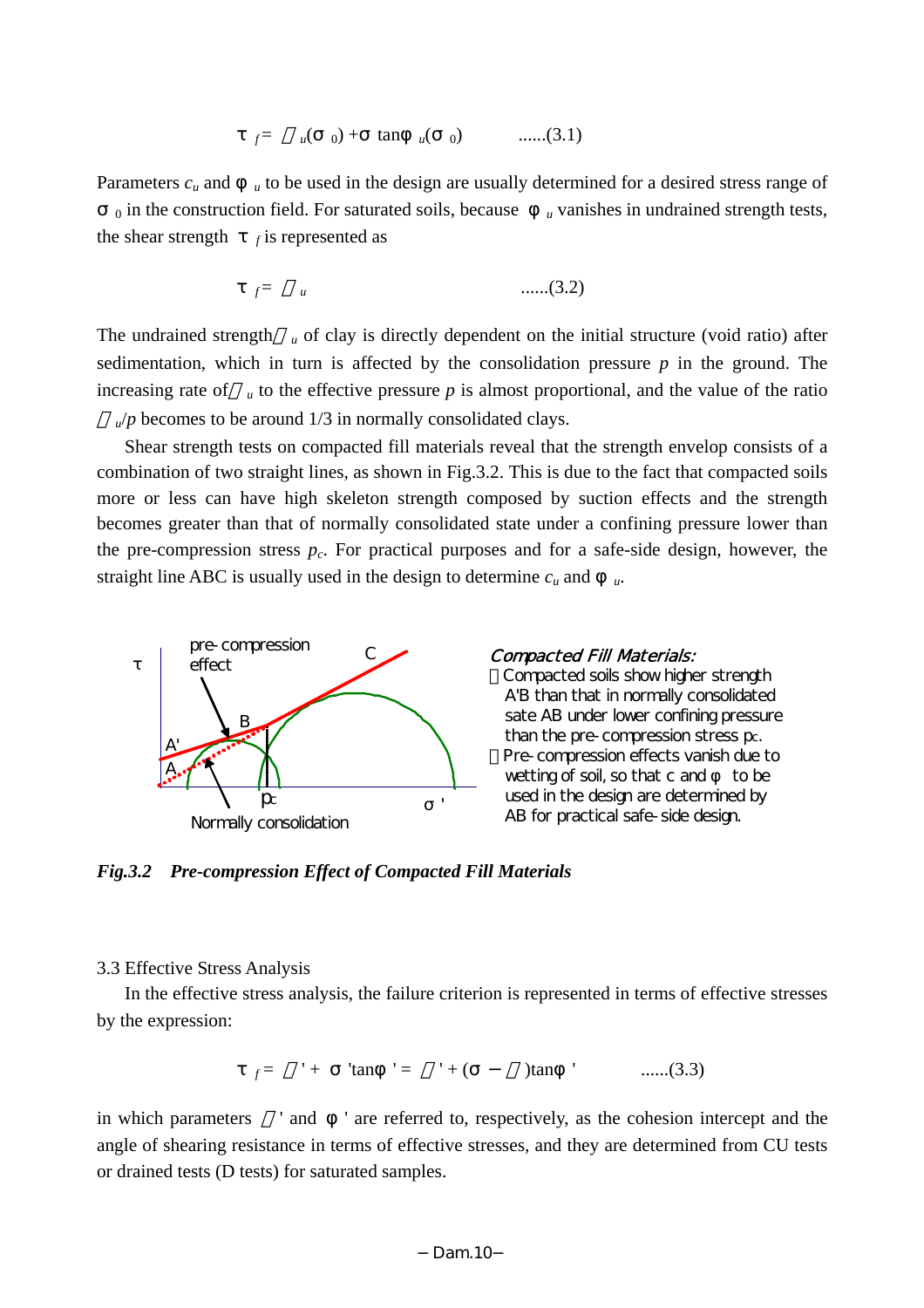3.4 Shear Strength of Non-cohesive Rock Materials

 Failure criterion of granular and non-cohesive materials, such as sand, gravel and rock, can usually be represented in any situations in terms of effective stresses without a cohesion intercept as follows;

$$
f = (
$$
)tan ' ......(3.4)

It has recently been known through extensive researches on the shear strength properties of non-cohesive rock materials that they show a steep increase in strength in the range of very low confining pressure. In order to consider such a curvature of the failure envelop in a practical design, two types of expression of shear strength have been proposed, as shown in Fig.3.3. One is the same expression as Eq. $(3.4)$  using, in place of constant  $\theta$ , a variable of the tangential angle

 $_0$  from the origin. The other is the expression of a power of the effective confining pressure  $_n$ as  $f(A)$  n)b. Variation of  $\theta$  and the coefficients A and b in the latter are given as in Fig.3.3.



*Fig.3.3 Shear Strength of Non-cohesive Rock Materials*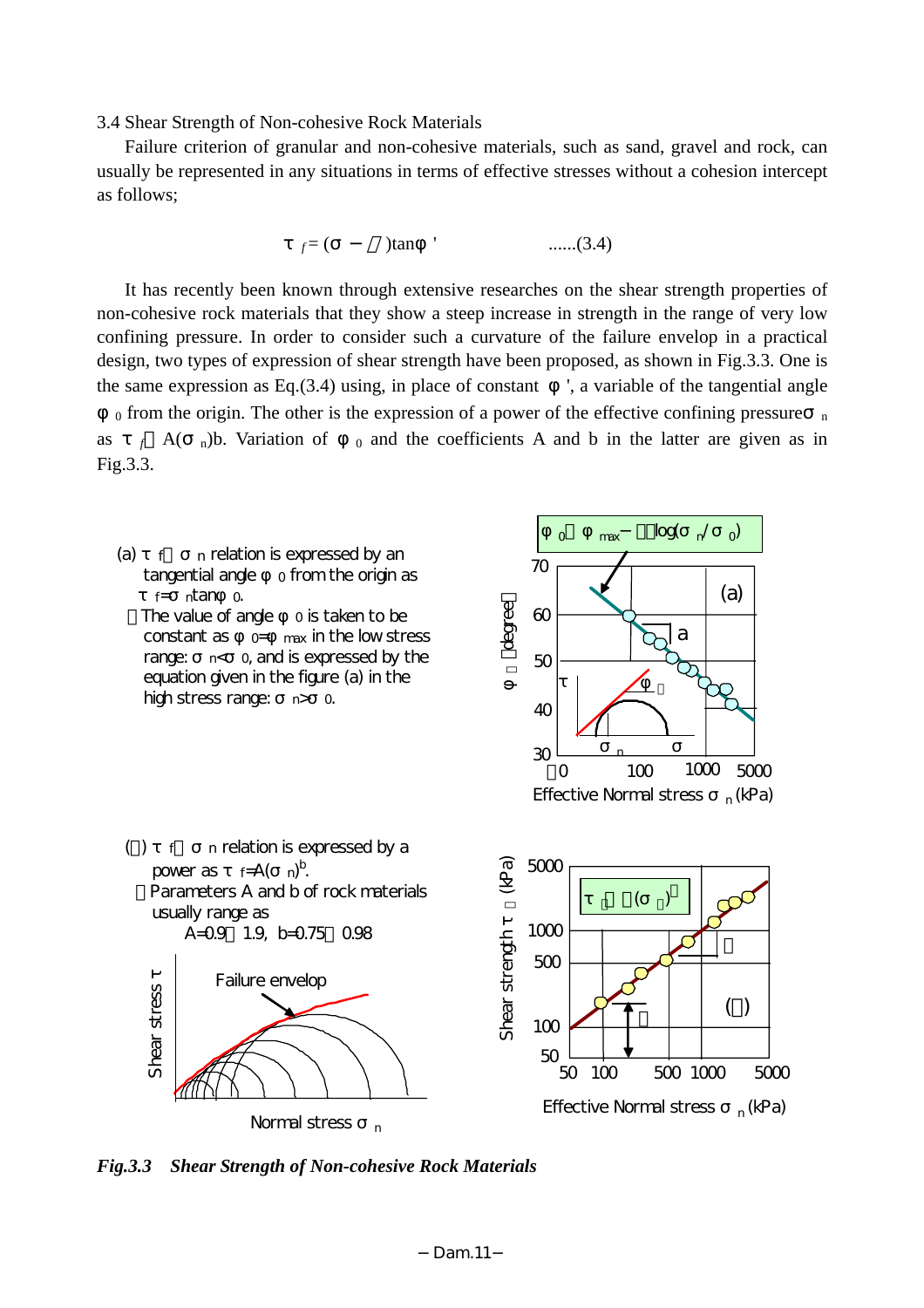# 4. COMPACTION OF FILL MATERIALS

# 4.1 Preface

Compaction of soils is one of methods of soil stabilization. Principal purposes of compaction of fill materials are

- 1) increasing stiffness, to minimize settlements during and after construction,
- 2) increasing strength, to prevent sliding shear failure of embankment, and
- 3) making water tight, to obtain required imperviousness of the core zone

Variations of grain size distribution curves of fill materials employed in twelve representative earth and rockfill dams in Japan are shown in Fig.4.1. Soil particles of fairly large grain size are used even as impervious core material because of recent development of heavy equipment and techniques for construction control.



*Fig.4.1 Representative Fill Materials* 

When soil is compacted, with a constant energy, by increasing water content step by step, dry density of soil increases first monotonically because lubrication effect of water allows particle movement. Density of soil decreases, however, as water content increases beyond a certain value of wopt because more part of void of soil is filled with water which interferes filling of soil particles. Compaction curve is then formed like a mountain where peak point is defined by the maximum dry density  $d_{\text{max}}$  and the optimum water content wopt. General characteristic of compaction curves are described in Fig.4.2.

# 4.2 Compressibility

In Fig.4.3, the results from compression tests performed on compacted granular materials are summarized for MAKIO Dam materials, showing relations between settlements and applied stresses for different values of relative density. It is seen that compressibility of fill materials is gradually improved as compaction dry density increases.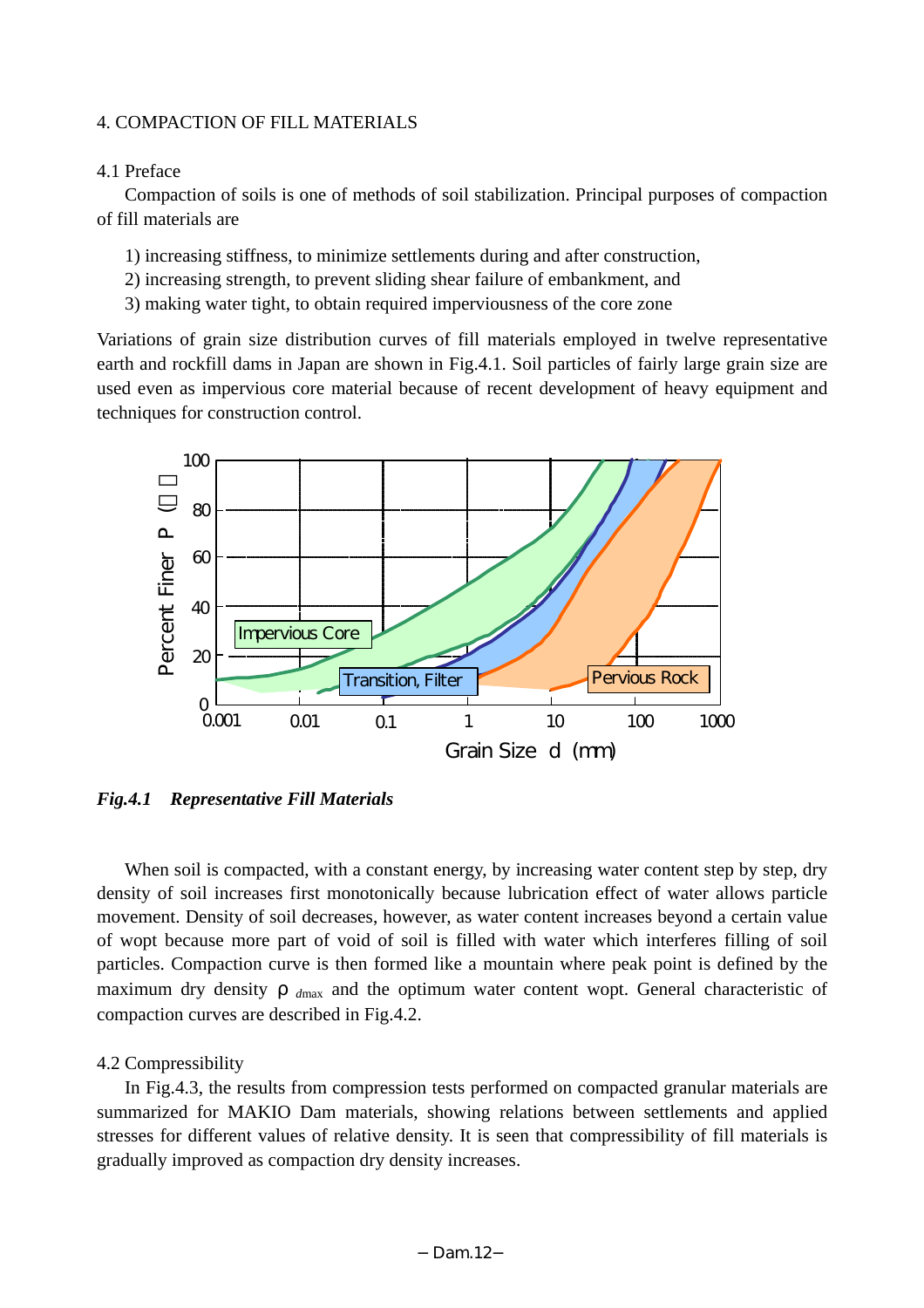It is generally known that soils compacted in unsaturated states, especially in the dry side of the optimum water content, have a certain skeleton strength composed by suction effect between soil particles. This skeleton strength readily disappears by wetting (saturation) during the first filling of the reservoir, which results in large settlement and drugs in the upstream shell of a rockfill dam and also in differential settlement and opening cracks in the core zone. Compressibility due to wetting can be easily evaluated by conducting compression tests on saturated samples compacted in the same dry density.



Dry density of soil increases first as water content increases, because lubrication effect of water allows particle movement Density decrease beyond wopt, because void is filled by water which can interfere movement of soil particles Compaction curve becomes sharp and moves left (to dry side) for granular (non-cohesive) soils like sand and gravel, and when compaction energy is high Sharping of comaction curve reveals that variation of dry density becomes sensitive to the change in water content Granular soils can have a certain suction forces with less water content because contact points of particles are fewer than cohesive soils

*Fig.4.2 General Characteristics of Compaction Curves* 



*Fig.4.3 Compressibility of Compacted Soils*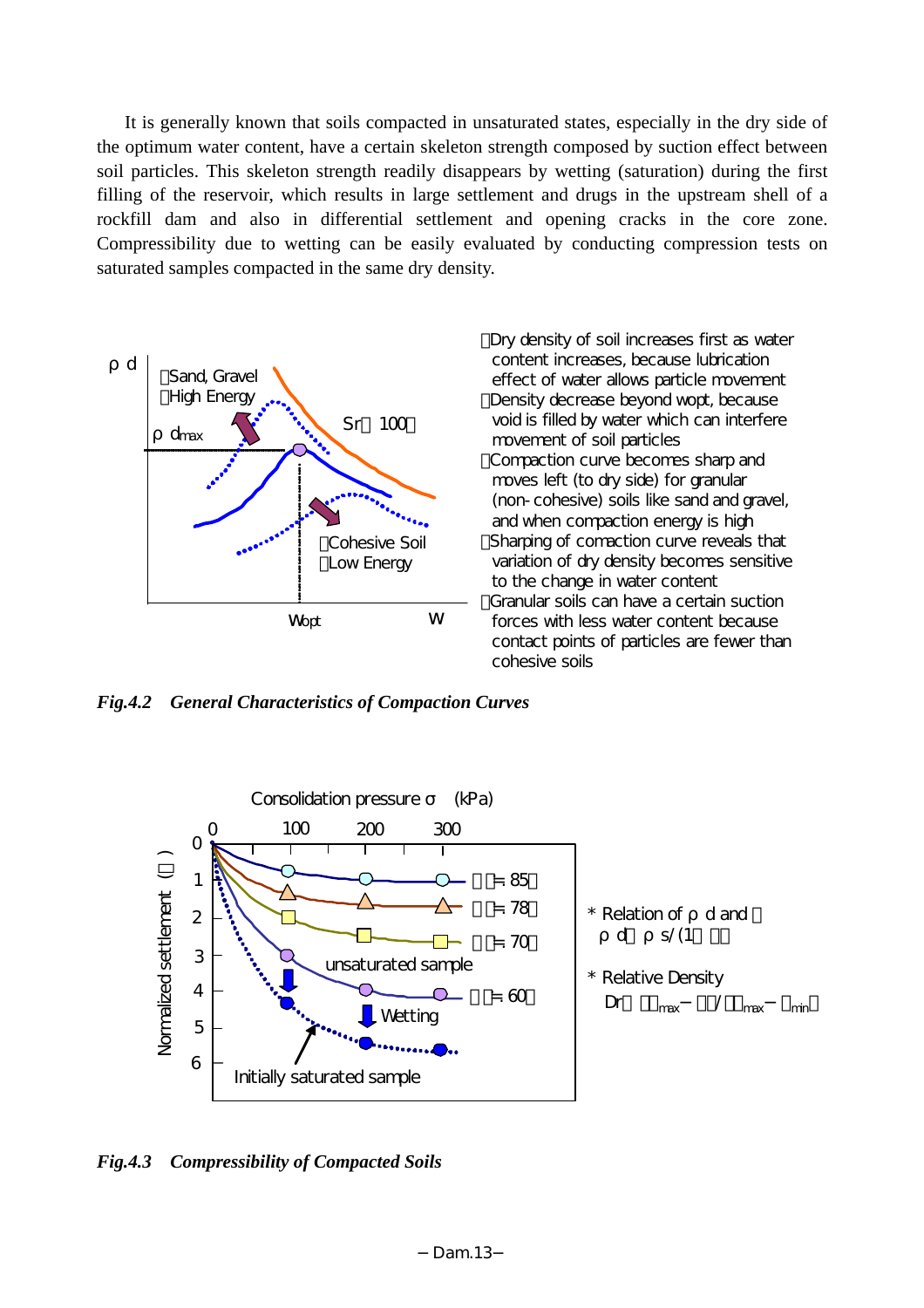4.3 Strength and Permeability

Characteristics of shear strength of compacted soil are almost the same as those of compressibility mentioned above. Correlations between shear strength and permeability of compacted soils and the compaction dry density and water content are summarized in Fig.4.4. Strength of compacted soils generally shows a peak on the dry side of the optimum water content. Severe strength reduction, however, is anticipated on the dry side when the fill is submerged, so that dry side compaction should be avoided especially in the upstream fill. The permeability of compacted soils, on the other hand, has a minimum peak on the wet side of the optimum.



# **Strength**

Strength of compacted soil in general shows a peak value on the dry side. Friction and cohesion components also have large values on the dry side. Strength decreases drastically due to wetting on the dry side, and the peak of strength moves to the optimum. Dry side compaction therefore should be avoided especially in the upstream fill, which causes large settlement and drug against the core.

High energy compaction with heavy roller is recommended for very dry fill materials to have the optimum state at low water content.

# **Permeability**

Permeability of compacted soil decreases as water content (degree of saturation) increases, having the minimum value on the wet side of the optimum.

*Fig.4.4 Strength and Permeability of Compacted Soils*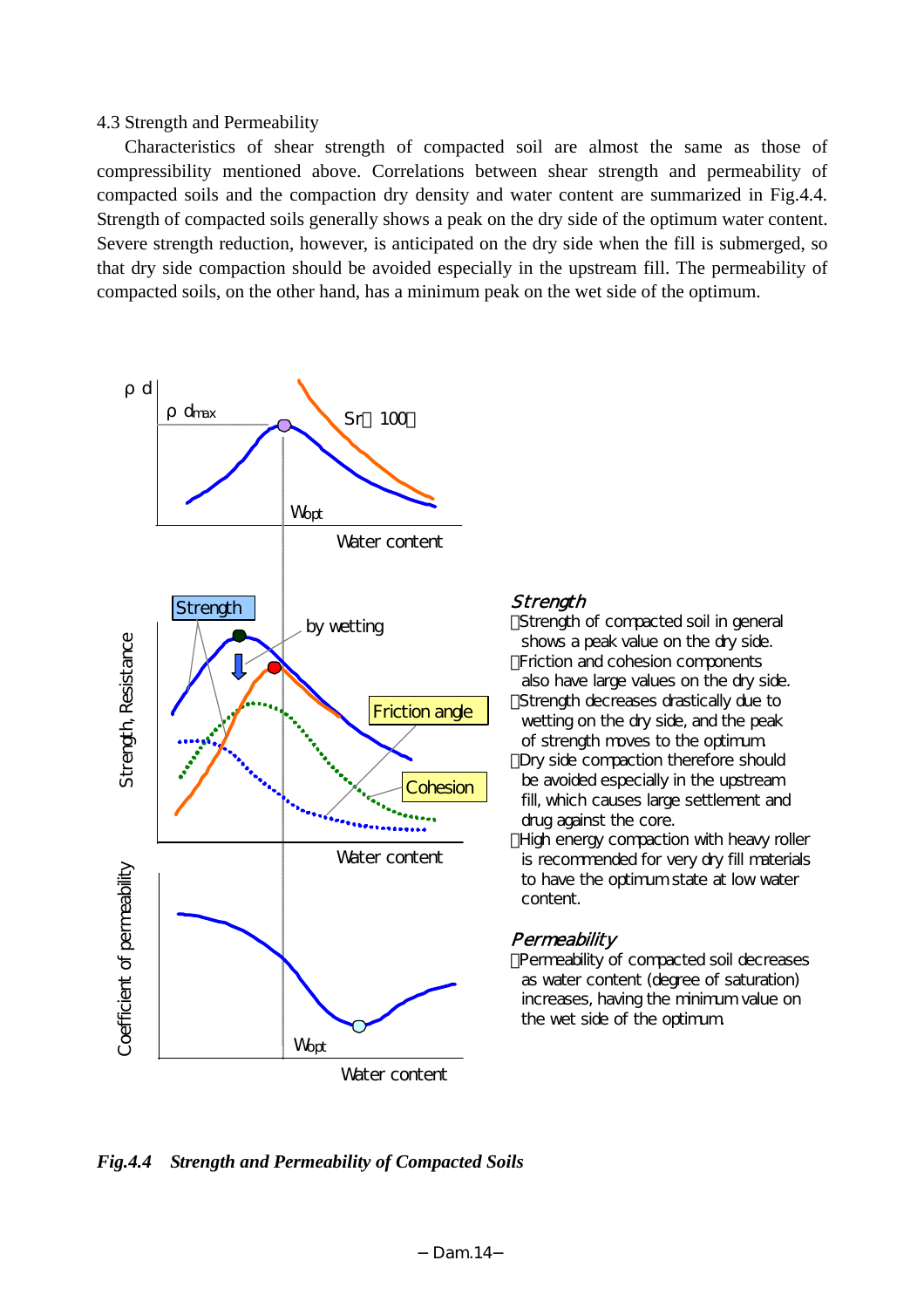4.4 Compaction Control

In order to maintain required strength and permeability in the field, compaction conditions should be specified in the design stage and placement process is severely controlled in the construction stage. In general, strength and permeability of compacted soils are related in advance with dry density by use of laboratory test results. Required field compaction dry density

*df* is then determined to satisfy design values of strength and permeability, usually expressed by *D*-value as the ratio of  $d$  *df* to  $d$  *dmax*. Considering wet side compaction and allowable field water content, compaction is controlled to maintain dry density greater than the specified *D*-value, as presented in Fig.4.5. For fairly compressible materials, in which *D*-value control is difficult to be applied, air-content can be another useful index parameter to control compaction condition.



*Fig.4.5 Idea of Compaction Control*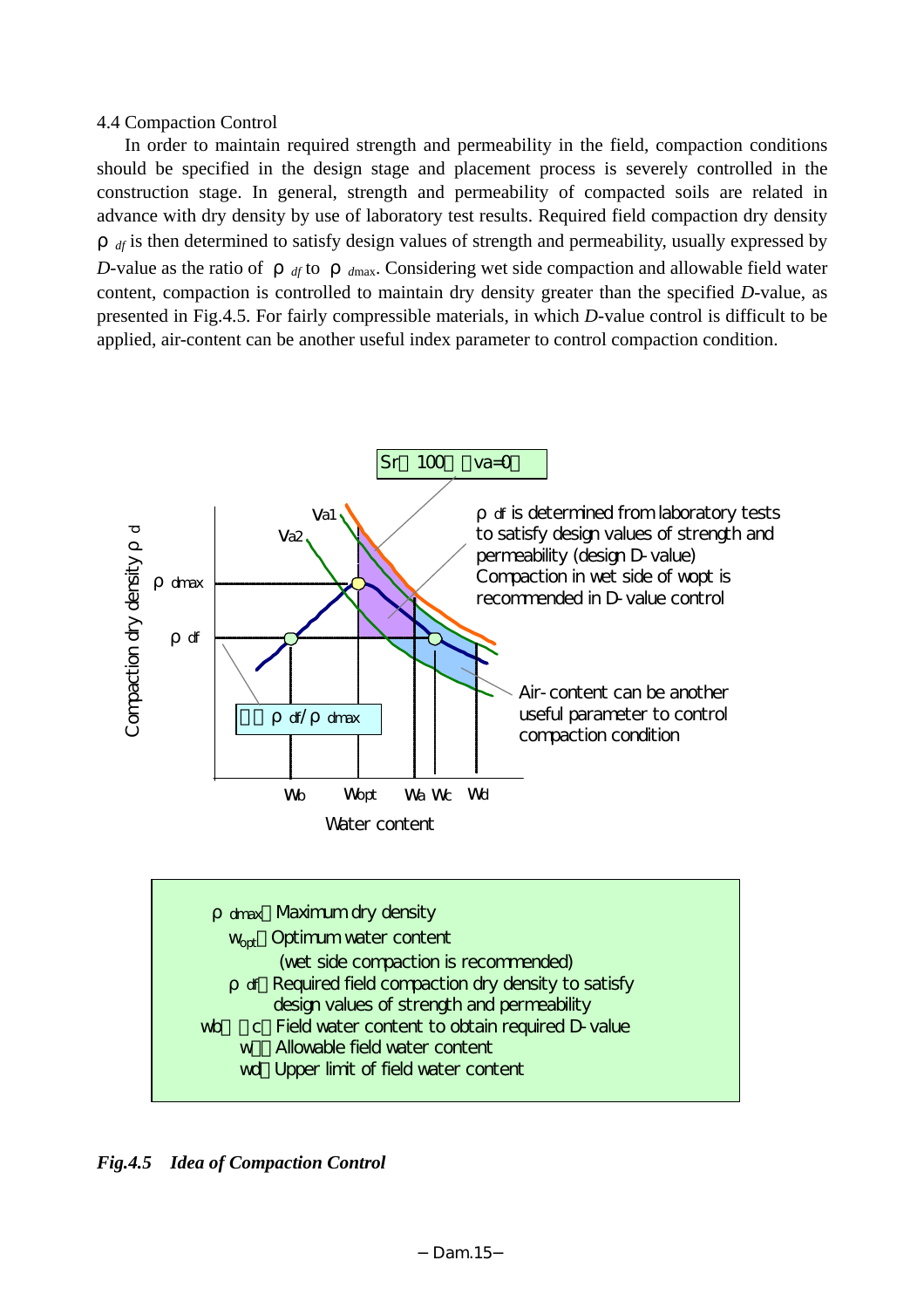# 4.5 Laboratory and Field Compaction

Field compaction of fill materials is usually carried out by using compaction rollers such as a tamping (sheepsfoot) roller, a rubber-tired roller and a vibration roller. In general, either a sheepsfoot roller or a rubber-tired roller is used for impervious or semi-impervious materials. For pervious materials such as sand, gravel and rock, rubber-tired or vibration rollers are usually employed. The usefulness of each roller depends on its compaction characteristics and soil types. The results of field compaction tests are compared with those of laboratory standard Procter compaction tests in Fig.4.6.

The surface of the fill under compaction likely becomes smooth when a rubber-tired or a vibration roller is employed. This is remarkable when comparatively soft rock materials are compacted by a vibration roller or when impervious materials are compacted by a rubber-tired roller. It is readily recognized that the formation of smooth surface is undesirable in the stability of embankment slopes, causing reduction in shear resistance along this plane. For narrow areas adjacent to the abutment foundation and concrete structures, small compactors such as hand and air tamper are effectively used in place of heavy equipment.



 Thickness of soil to be compacted in a layer is important to keep good quality of fill, because densely and loosely compacted zones exist even in one layer Surface treatment is needed when smoothly compacted or after heavy rain, in order to avoid reduction in shear resistance in the fill

Small compactors such as hand and air tamper are effective for use in compaction near abutment foundation